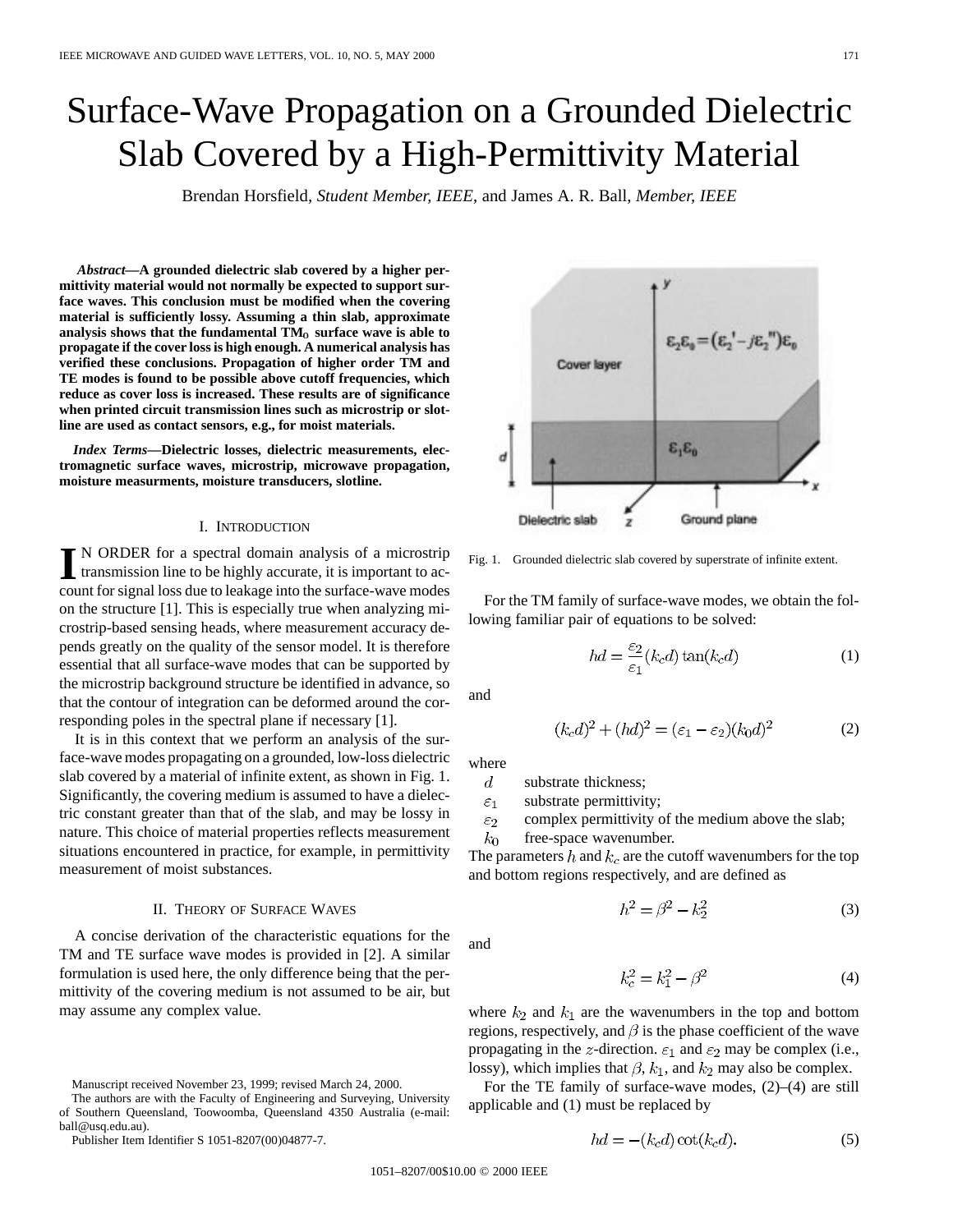For the TM and TE modes, respectively, simultaneous solution of (1) and (2) or (2) and (5) allows the propagation characteristics to be determined.

The nonlinear nature of the TM and TE eigenequations usually means that an analytic solution cannot be obtained. However, an approximate solution can be obtained for the  $TM_0$  mode if the substrate is assumed to be thin compared to a wavelength. This enables us to simplify (1) to

$$
h \approx \frac{\varepsilon_2}{\varepsilon_1} k_c^2 d \tag{6}
$$

assuming  $k_0d \ll 1$ .

Substitution into (2) yields a quadratic in  $h$ 

$$
h^2 + \frac{\varepsilon_1}{\varepsilon_2 d} h + k_0^2 (\varepsilon_2 - \varepsilon_1) = 0.
$$
 (7)

In order to satisfy the boundary conditions at infinity, the real part of h must be positive [3]. Therefore, the positive root of  $(7)$ must be selected. In contrast to an air covered slab, it is found that the  $TM_0$  mode may experience a low-requency cutoff. An approximate analytic expression for the cutoff frequency can be found by separating (7) into real and imaginary parts and setting the real part of  $h$  to zero. Assuming that the slab is lossless  $(\epsilon_1'' = 0)$ , the result is

$$
f_c \approx \frac{c\epsilon_1}{2\pi\epsilon_2''|\epsilon_2|^2 d} \sqrt{\epsilon_2'[\epsilon_2'(\epsilon_2' - \epsilon_1) - (\epsilon_2'')^2]} \tag{8}
$$

where  $c$  is the velocity of electromagnetic waves in free space. Propagation down to dc is only possible if no cutoff frequency is present, i.e., when

$$
(\varepsilon_2'')^2 > (\varepsilon_2' - \varepsilon_1)\varepsilon_2'.\tag{9}
$$

If  $\epsilon_2' > \epsilon_1$ , then (9) can only be satisfied if  $\epsilon_2'' \gg 0$ . Hence, TM<sub>0</sub> surface-wave propagation is possible if the covering material is sufficiently lossy.

## III. NUMERICAL SOLUTION AND DISCUSSION

Further insight into this phenomenon can be gained via a numerical solution of the TM and TE characteristic equations. This verifies that the existence of the  $TM_0$  cutoff frequency is dependent on the amount of loss in the covering material, as shown in Fig. 2. A comparison of computed cutoff frequencies and values estimated from (8) is given in Table I, which shows good agreement.

All higher order TM modes and TE modes have cutoff frequencies that reduce as the amount of loss in the covering material increases. This is illustrated for the  $TM_1$  and  $TE_1$  modes in Fig. 2.

These results have important consequences for the application of microstrip as a contact sensor for moist materials or polar dielectrics such as methanol. The dielectric properties of these substances are highly frequency-dependent and can vary over a wide range. As such, leakage into surface-wave modes may occur at some frequencies but not at others.

As an example, consider a microstrip sensor made out of the slab described in Fig. 2, where  $d = 1.27$  mm and  $\varepsilon_1$  = . Now assume that the microstrip sensor is immersed in methanol at a temperature of  $25^{\circ}$ C. The normalized attenua-

Fig. 2.  $f_c$  versus  $\varepsilon_2''$  for TM<sub>0</sub>, TE<sub>1</sub>, and TM<sub>1</sub> surface-wave modes on grounded dielectric slab covered by lossy medium of infinite extent ( $\varepsilon_1 = 10.2$ ,  $\varepsilon'_2 = 15$ ,  $d = 1.27$  mm). No propagation is possible in shaded region.

TABLE I COMPARISON OF NUMERICAL VALUES FOR  $TM_0$  CUTOFF FREQUENCY WITH ESTIMATES FROM (8) FOR  $\varepsilon_1 = 10.2$ ,  $\varepsilon_2' = 15$ , and  $d = 1.27$  mm

| $\varepsilon''_2$ | Cutoff Frequency (GHz) |           |
|-------------------|------------------------|-----------|
|                   | Estimate (8)           | Numerical |
| 8.485             |                        |           |
| 5                 | 8.146                  | 9.365     |
| 3                 | 16.793                 | 19.196    |
|                   | 26.741                 | 28.360    |



Fig. 3.  $\alpha/k_0$  and  $\beta/k_0$  versus frequency for TM<sub>0</sub> surface-wave mode on grounded dielectric slab covered by methanol ( $\varepsilon_1 = 10.2$ ,  $d = 1.27$  mm,  $T = 25$  ° C).

tion and phase coefficients for the  $TM_0$  mode on this structure are shown in Fig. 3. These results were obtained via numerical analysis, with methanol permittivity estimated using Debye constants from [4]. Methanol has a dielectric constant greater than 10.2 at frequencies below 6.96 GHz. A cutoff frequency exists at  $f_c = 2.32$  GHz, below which the TM<sub>0</sub> mode cannot propagate. Above  $f_c$ , a proper solution exists. A spectral domain analysis of this transmission line may therefore have a pole on the top Riemann sheet at frequencies above 2.32 GHz, which would have to bypassed by the contour of integration in order to account for leakage into this mode. Below 2.32 GHz, the spectral domain analysis would be somewhat simpler, as no contour deformation would be required.